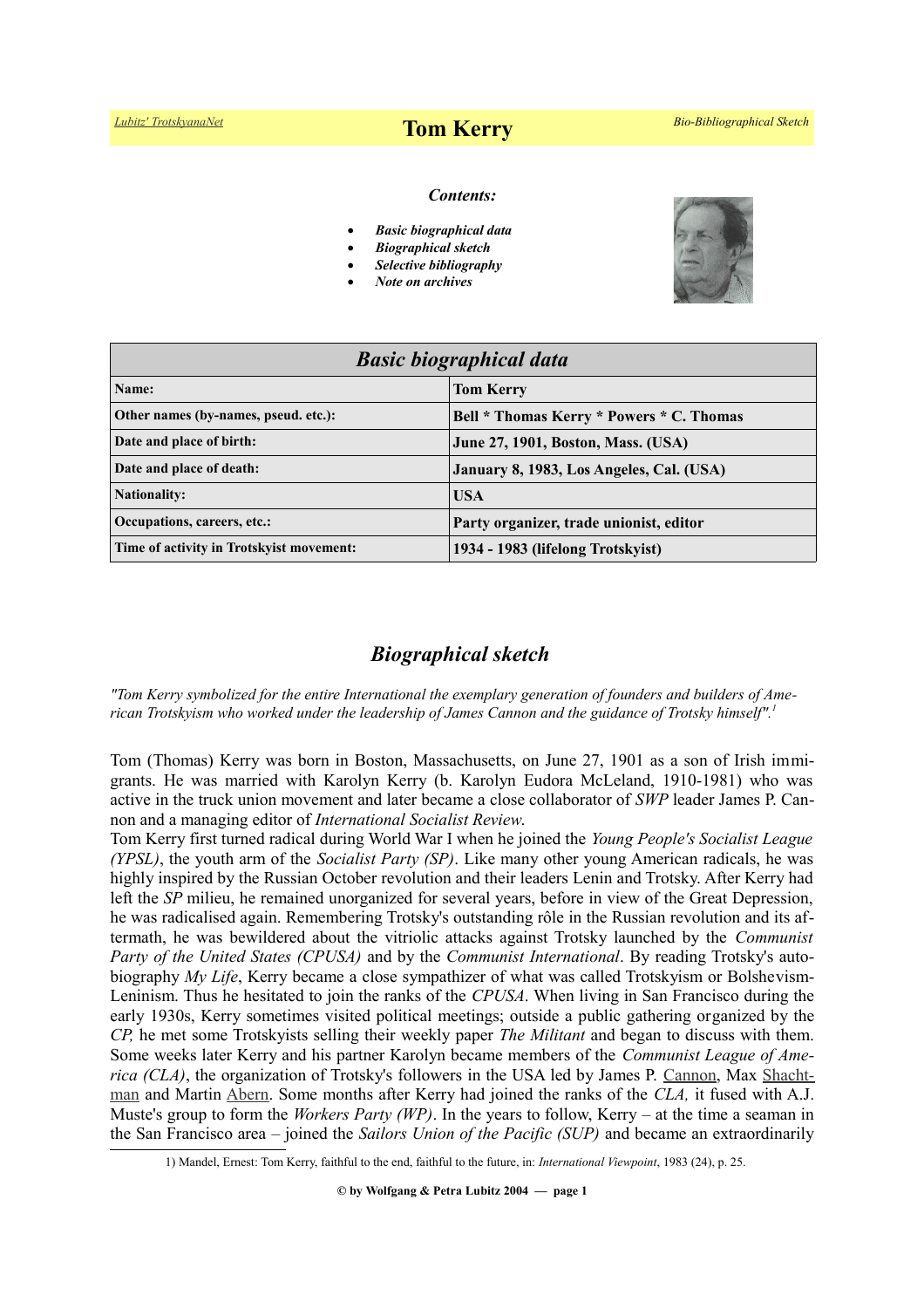active syndicalist there as well as later in other unions. In the *Sailors Union* he co-operated closely with Joseph Hansen who was appointed assistant editor of its paper *Voice of the Union* by influential union leader Harry Lundeberg.

On January 1, 1938, a new organization of the American Trotskyists was founded, the *Socialist Workers Party (SWP)*. Tom Kerry was elected a member of its *National Committee*, a position he held for several decades. From the end of the 1930s to the early 1950s, Kerry took responsibility for the *SWP* influence in the maritime unions. Furthermore, in 1938 Harry [Lundeberg](https://en.wikipedia.org/wiki/Harry_Lundeberg) appointed him as international representative (general organizer) of the *Seafarers International Union (SIU)*. Kerry took also responsibility for editing the *Seafarers Log, SIU's* newly established paper. After the Second World War, Kerry joined the renamed *National Maritime Union (NMU)* and continued to work there on behalf of the *SWP* until being witch-hunted during the McCarthy years. "Kerry was the revolutionary trade union leader incarnate"<sup>[2](#page-1-0)</sup>.

After the outbreak of World War II, Kerry went to New York City where he took on party work at the *SWP* headquarters. When in 1944 James P. Cannon and parts of the central party leadership had to go to prison<sup>[3](#page-1-1)</sup>, Kerry became part of the substitute national leadership (until 1945). In 1953, Kerry was sent by the party to Los Angeles in order to reorganize the LA branch of the *SWP*. In 1955, he was elected a member of the party's *Political Committee*.

When James P. Cannon, founder of American Trotskyism and long-time leader of the *SWP*, in 1953 decided to retire from party leadership, he was succeeded in the function as *National Secretary* by Farrell [Dobbs,](https://en.wikipedia.org/wiki/Farrell_Dobbs) noted trade union activist and for several times *SWP* presidential candidate, who held the post until 1972. When Farrell Dobbs visited Los Angeles on one of his national tours, he persuaded Tom Kerry to come back to the New York *SWP* headquarters. The 16 years to follow marked a highlight in Kerry's political career. From 1956 to 1972, Farrell Dobbs and Tom Kerry *–* the latter officially being called *Organizational Secretary –* formed the central leadership team of the party. The practical day-to-day work was effectively divided between the two men who did their best to lead the party, to secure the survival of the organization and to keep the core of its cadres intact in a time of political reaction, [McCarthyi](https://en.wikipedia.org/wiki/McCarthyism)te persecution, declining class struggles, a considerable loss of members and breaking away of some factional caucuses. When both Kerry and Dobbs retired from their leading functions in 1972, the *SWP* had re-gained some influence and recruited a considerable number of younger militants in the wake of the student revolt and of the nation-wide resistance against the U.S. war against Vietnam.

Tom Kerry functioned as editor-in-chief of *SWP's* theoretical journal *International Socialist Review (ISR)* for some 10 years, contributed to *ISR* and to several American and international Trotskyist journals, papers and bulletins; furthermore he was author or co-author of some pamphlets, educational bulletins and of a book containing a selection of his writings on trade union and party problems (see bibliographical listing below).

After his retirement, Kerry's mental outlook remained youthful as ever and he kept up his interest in political matters until his death.

Severely crippled with arthritis for a number of his last years, Tom Kerry died at the age of 81 in a Los Angeles hospital on January 8, 1983. A memorial meeting in his honour was held in New York City on January 19, 1983.

<span id="page-1-1"></span><span id="page-1-0"></span><sup>2)</sup> Stone, Ben: Memoirs of a rank & filer, New York, NY, 1986, p. 119.

<sup>3) 18</sup> prominent SWP leaders and teamster union activists were tried, convicted and given sentences from 12 to 18 months in 1941 under the *[Smith Act](https://en.wikipedia.org/wiki/Smith_Act)* in the famous '*Minneapolis sedition trial*'; after the sentences were upheld on appeal in 1943, they were sent to jail in 1944.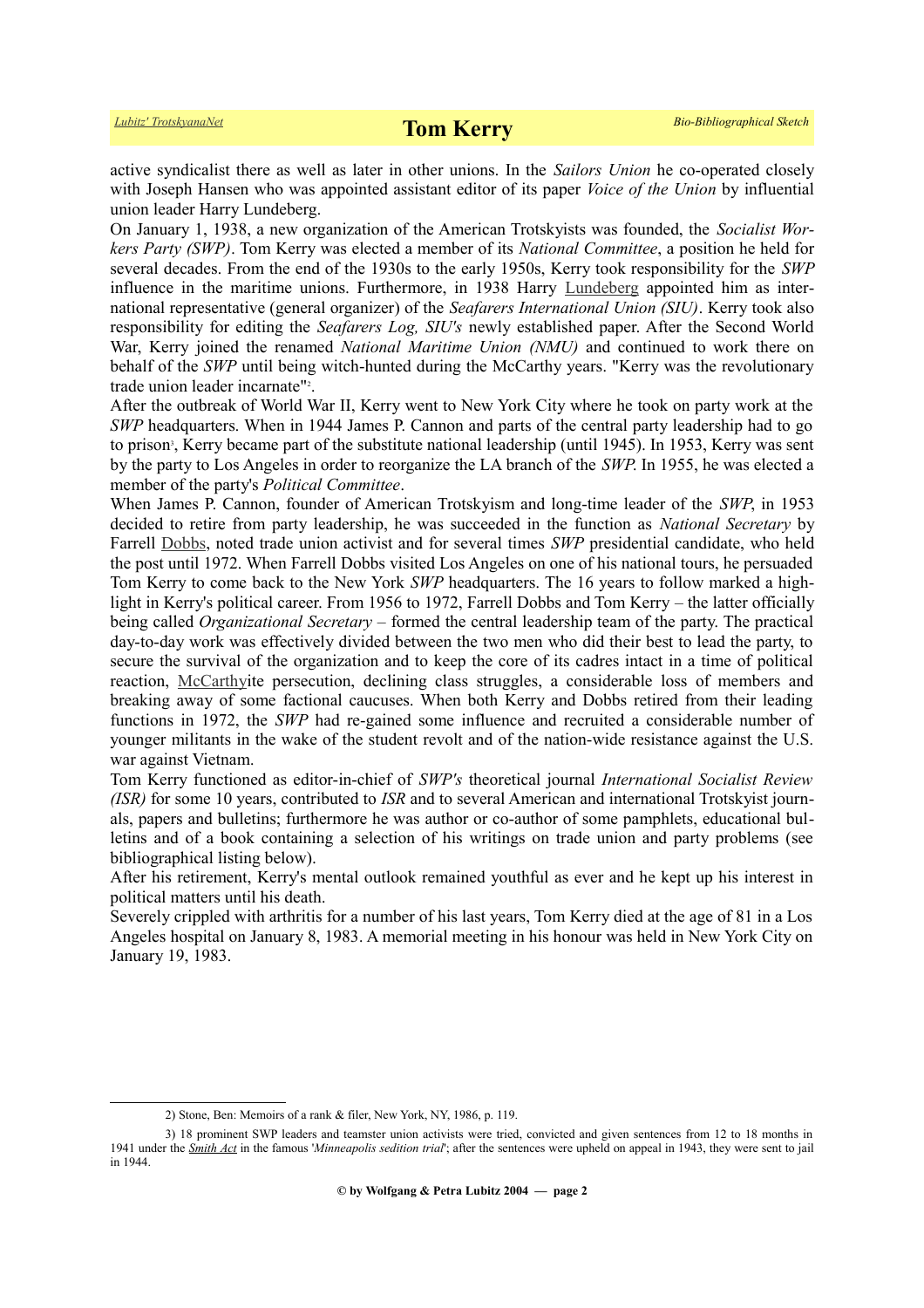## *Selective bibliography* [4](#page-2-0)

#### *Selective bibliography: Books/pamphlets (co-)authored by Kerry*

The anatomy of Stalinism. - New York, YN : Nat. Education Dept., Socialist Workers Party, 1972. - 16 pp. - (Education for socialists) ["For members only". - Also publ. in Spanish]

- Class, party, and state and the Eastern European revolution / Joseph Hansen ; Tom Kerry. New York, NY : Nat. Education Dept., Socialist Workers Party, 1969. - 61 pp. - (Education for socialists) [Repr. of articles from 1949-51 and 1963] [& later ed.]
- Class struggle policy in the rise of the labor movement. New York, NY : Nat. Education Dept., Socialist Workers Party, 1976. - 22 pp. - (Education for socialists)

Labor party and Freedom Now party : an answer to the New York Times. - New York, NY : Pioneer Publ., 1963. - 12 pp.

- The Mao myth and the legacy of Stalinism in China / Tom Kerry. New York, YY : Pathfinder Pr., 1977. 190 pp. (A Marxist studies book)
- Three contributions on postwar developments / Cliff Conner ; Les Evans ; Tom Kerry / issued by the National Education Dept., Socialist Workers Party. - New York, NY, 1973. - 24 pp. - (Towards a history of the Fourth International ; 1) (Education for socialists)
- Workers, bosses and bureaucrats : a socialist view of labor struggles since the 1930s / Tom Kerry. New York, NY : Pathfinder Pr., 1980. - 285 pp.

### *Selective bibliography: Books/pamphlets and journals (co-)edited by Kerry*

International Socialist Review (New York, NY) [ISSN 0020-8744] <TSB 0715> The Militant (New York, NY) <TSB 1026>

#### *Selective bibliography: Books, collections, journals, bulletins to which Kerry contributed*

Aspects of socialist election policy. - New York, NY : Nat. Education Dept., Socialist Workers Party, 1971. - 88 pp. - (Education for socialists)

Bulletin in Defense of Marxism (New York, NY) <TSB 0219>

Cahiers Léon Trotsky (Paris, later: Grenoble; later: Saint Martin d'Hères) [ISSN 0181-0790] <TSB 0277>

Cahiers rouges : la revue du trotskisme (Paris) <TSB 0283>

The Chinese revolution and its development. - New York, NY : Nat. Education Dept., Socialist Workers Party, 1969. - 47 pp. - (Education for socialists)

Fourth International (New York, NY, 1940-56) <TSB 0532>

In Defense of Marxism (New York, NY) <TSB 0616>

Information Bulletin / Socialist Action (San Francisco, Cal.) <TSB 1493>

International Socialist Review (New York, NY) [ISSN 0020-8744] <TSB 0715>

- James P. Cannon : a political tribute ; including five interviews from the last year of his life. New York, NY : Pathfinder Pr., 1974. - 46 pp. [Speeches and obituaries by J. Hansen, J. Barnes, T. Kerry, A. Pulley et al., reprinted from various sources, plus some interviews with and speeches by J.P. Cannon]
- James P. Cannon as we knew him : by thirty-three comrades, friends, and relatives / introd. by Jack Barnes. Ed. by Les Evans. - New York, NY : Pathfinder Pr., 1976. - 288 pp. [Collection of obituaries, reminiscences and appraisals]
- Revolutionary strategy in the fight against the Vietnam war. New York, NY : Nat. Education Dept., Socialist Workers Party, 1975. - 94 pp. - (Education for socialists)

Socialist Action (San Francisco) [ISSN 0747-4237] <TSB 1489>

- The struggle inside the Socialist Workers Party 1979-1983 / ed. by Sarah Lovell. New York, NY : Fourth Internationalist Tendency, 1992. - 329 pp. - (In defense of American Trotskyism)
- The struggle to reunify the Fourth International : (1954 1963) / National Education Dept., Socialist Workers Party. - 1-4. - New York, NY, 1977-78. - [Various pag.] - (Towards a history of the Fourth International ;

<span id="page-2-0"></span><sup>4)</sup> TSB item numbers (e.g. <TSB 0716>) refer to Lubitz' *Trotskyist Serials Bibliography*, München [etc.] : Saur, 1993, which is out of print but [available as PDF file](https://www.trotskyana.net/LubitzBibliographies/Serials_Bibliography/serials_bibliography.htm#PDF) within the framework of the *Lubitz' TrotskyanaNet* website*.* In TSB you can find detailed descriptions of the respective Trotskyist journals, newsletters, bulletins and the like.